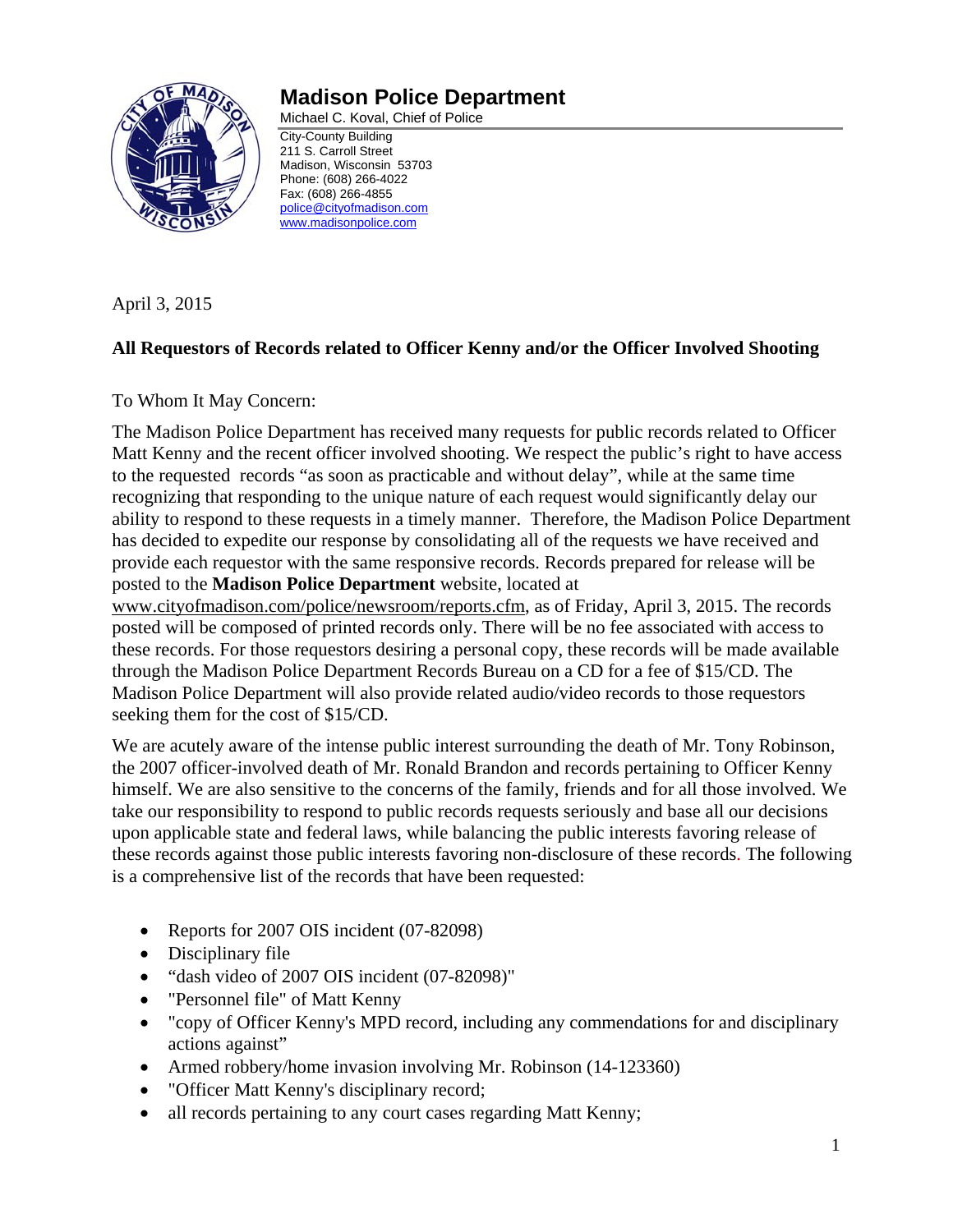- all records pertaining to instances in which Matt Kenny employed force;
- all complaints filed against Matt Kenny"
- "citizen complaints, work evaluations, IA investigations and all pertinent documents related to Officer Matt Kenny"
- "Full MPD incident report on the shooting of Tony Robinson (15-71913)"
- "Full 911 March 6 call made by an individual who reported a disturbance involving Tony Robinson"
- All witness statements taken by MPD related to the shooting of Tony Robinson
- Statement from Officer Kenny on the shooting of Tony Robinson
- Officer Kenny's hospital record from the night of March 6
- Full incident report and complete witness statements from the 2007 fatal shooting of Ronald Brandon by Off. Kenny (07-82098)
- MPD Internal Affairs report on June 2007 fatal shooting of Ronald Brandon by Off. Kenny
- Officer Kenny's complete personnel file
- Tony Robinson's police file"
- "any records related to State of Wisconsin v Tony Robinson 2014CF000781"
- "copies of reports pertaining to a battery and strangulation involving Tony Robinson on the night of March 6"
- "personnel files for Police Officer Matt Kenny"
- "MPD contacts with Tony Robinson between Dec 18, 2014, and March 6, 2015"
- "requesting a copy of all your Use of Force policies and procedures"
- "records pertaining to any threats to officers/citizens regarding death of Tony Robinson. Copy of case # 15-73907 and any cases involving Tony Robinson where threats have been made and a report generated"
- "Police reports from the night of the shooting", "Any police calls to 1125 Williamson Street in the last two years",
- "Any prior police reports involving Tony Robinson"
- "This email is a formal request for a copy of any documents/records from Madison Police Chief Mike Koval Pertaining to individuals being allowed access to the City-County Building on the evening in which Tony Robinson was fatally shot"
- "a copy of Madison Police Department Case Number 15-72250"
- "Use of force training guide"
- "inspect or obtain copies of Officer Matt Kenny's entire personnel file" "Records and information pertaining to any threats made to police or citizens regarding or that stem from the death of Tony Robinson. An electronic copy….of case #15-73907 and any like cases involving the Tony Robinson case where threats have been made…..and a report generated"

Under the Wisconsin Public Records Laws, records custodians must carefully weigh the competing public interests involved when deciding to release any record in their possession. Custodians begin with a presumption of complete public access to such records. However, custodians must consider whether statutes or common law prohibit the release of records and then, must consider whether inspection of the record could result in harm to the public interest that would outweigh the benefits of such inspection. When such harm substantially outweighs the benefits of public inspection, such records or portions thereof, must remain confidential.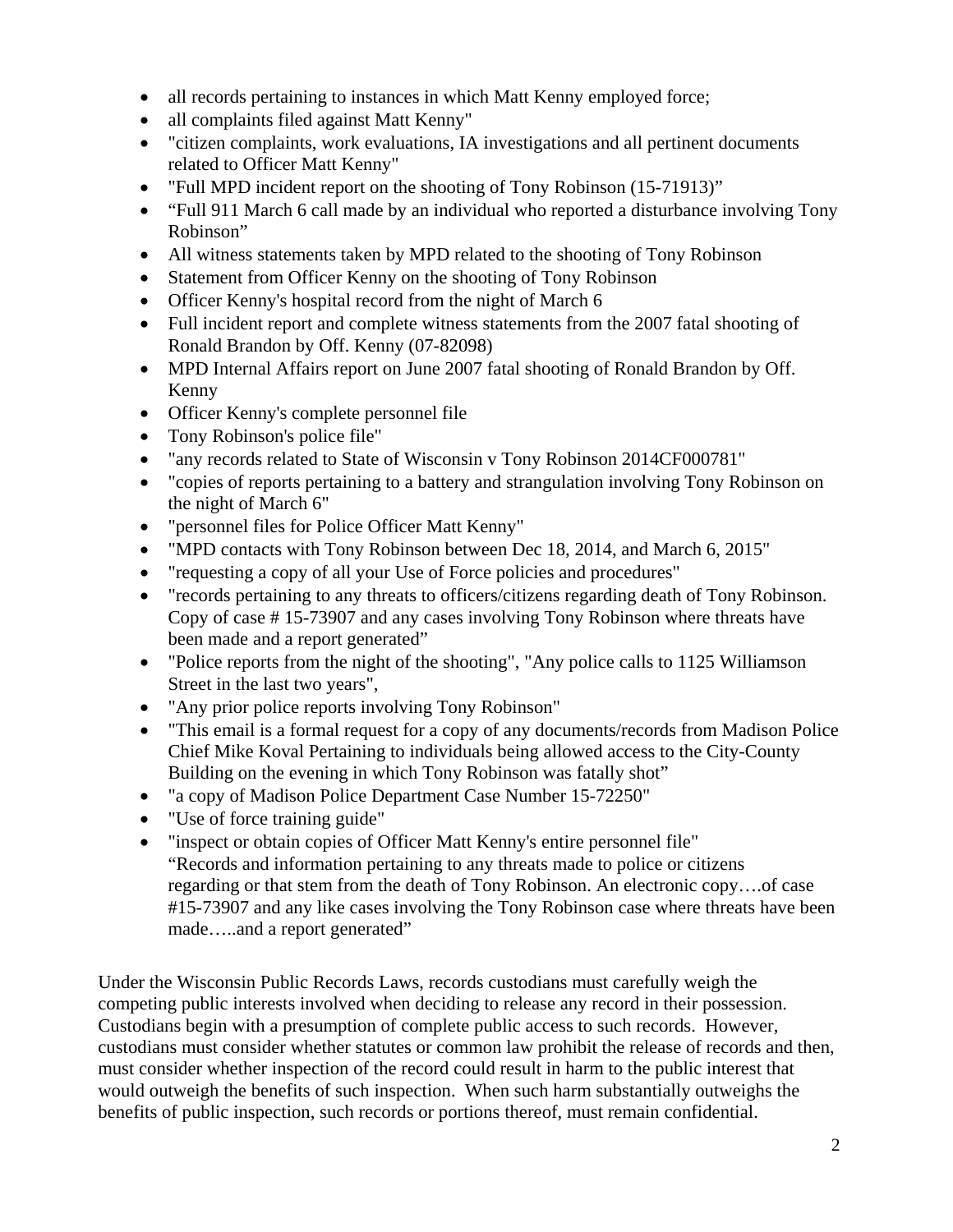# **Disciplinary Records & Complaints Filed Against Police Officer Kenny**

No citizen complaints have been filed concerning Officer Matt Kenny therefore no such records exist.

Released with this letter is Officer Kenny's complete disciplinary file which is composed of a single letter of reprimand. Officer Kenny was provided the statutorily required notice of my intentions to release this record but consented to waive his statutory right to seek court review of my decision.

### **Police Officer Kenny Personnel & Medical Files**

I am releasing some portions of Officer Kenny's personnel file but denying access to other portions. Pursuant to §19.36(10)(a), Wisconsin Statutes, I have redacted all City employee's home addresses, home electronic email addresses, home telephone numbers and social security numbers from these records. Pursuant to  $\S 19.36(10)(c)$  I am withholding "[i]nformation pertaining to an employee's employment examination, except an examination score if access to that score is not otherwise prohibited."

Pursuant to sec. 19.36(10)(d), Wisconsin Statutes I am withholding all documents used by the department for staff management planning purposes including "…performance evaluations, judgments, or recommendations concerning future salary adjustments or other wage treatments…job assignments, letters of reference or other comments or ratings relating to employees" including the pre-employment investigation of Officer Kenny. Each of these items is a component of the examination process that candidates must complete as they continue through our hiring process. Not even the candidates themselves have access to most of this information. Our hiring process, to include all benchmarks and criteria used for rating purposes, has been standardized for many years. Releasing this information would compromise the integrity of future hiring processes.

Furthermore, the information obtained from pre-employment investigations was received after giving all interviewed parties complete assurance of confidentiality. If this promise of confidentiality were broken, and this information released, it is likely that people would be less than candid in their responses to our inquiries and thus, undermine our future hiring processes. If references provide overly positive and unrealistic assessments of applicants there is the distinct risk that less than qualified individuals could be hired as police officers.

Furthermore, it has been long recognized that the public disclosure of personnel evaluations would cause their authors to be less than candid about their conclusions thus rendering those evaluations useless. Therefore, personnel evaluations and supervisors' recommendations are also being withheld for the very same reasons set forth above and as set forth in the decision in See *State Ex. re; Journal/Sentinel, Inc. v. Arreola*, 207 Wis.2d 496, 514, 558 N.W.2d 670 (Ct. App. 1996).

I am also withholding Officer Kenny's confidential medical records in accordance with HIPAA and other state/federal laws that deem such medical records to be confidential. I am also withholding the paystubs and payroll deduction records for the purposes of preventing identity theft and in order to comply with various state and federal statutes regarding the confidentiality of such payroll and tax records.

# **Chief Koval Records: Citizen Access to City County Building**

I am disclosing the entire record created by Chief Koval that is encompassed by the request for "a copy of any documents/records from Madison Police Chief Koval pertaining to individuals being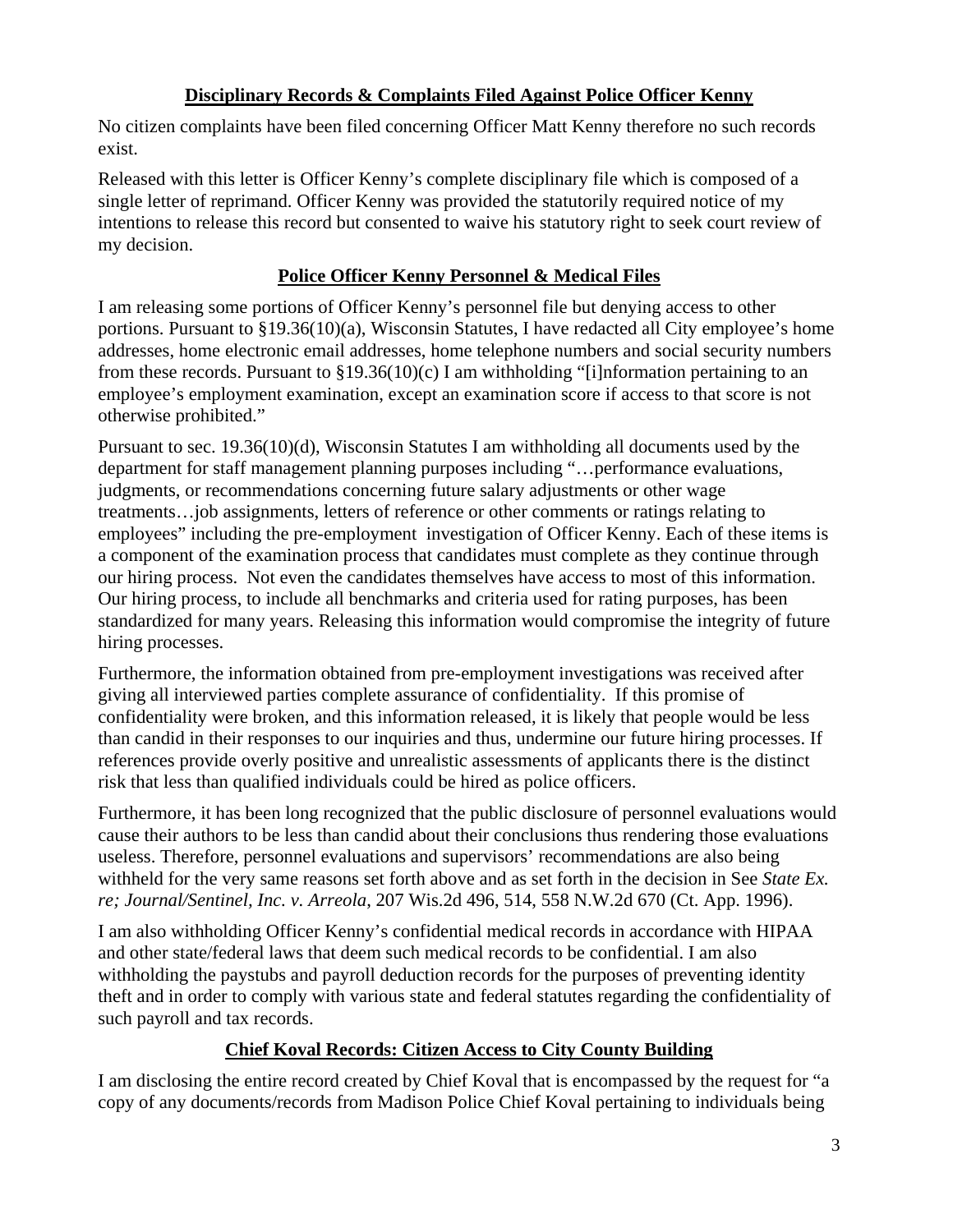allowed to access the City-County building on the evening in which Tony Robinson was fatally shot" with only the redactions of personally identifiable information (PII) as explained below.

# **Use of Force Policy & Officer Kenny Use of Force Reports**

I am providing a complete and non-redacted copy of the MPD Use of Force policy that was in place on March 6, 2015. As a result of over a year long Department project, the new Code of Conduct and updated Standard Operating Procedures (SOP's), to include the Use of Deadly Force and Use of Non-Deadly Force SOP's, can be found at the Department's public webpage using the following links: shttp://www.cityofmadison.com/police/documents/codeConduct.pdf and http://www.cityofmadison.com/police/chief/standardoperatingprocedures.cfm.

I am also disclosing, subject to redactions of personally identifiable information and confidential juvenile records, all use of force reports completed by Officer Kenny starting in 2011 that were indexed and retrievable as such. In 2011, the Madison Police Department implemented an internal process in an attempt to collect use of force data. Police reports prior to that time are not indexed in a manner that provides for identification and retrieval of use of force incidents. In order to retrieve these reports the department would have to review each and every police report written by or mentioning Officer Kenny throughout the span of his career. That effort would be only compounded by the records requestors failure to identify what they consider encompassed in the term "use of force." Such a term could run the spectrum from merely grabbing a person by the arm, to placing handcuffs on a person, to using deadly force. Thus, to attempt to retrieve all such use of force records for the entire span of Officer Kenny's tenure with the MPD amounts to an overly broad and unduly burdensome request.

# **Threats Against Police Officers and Others**

I am enclosing copies of certain reports concerning recent threats made to, or concerning, police officers and others. Some of these reports have been redacted so as to remove identifying information of the persons of interest and/or the specific targets of such threats. Wisconsin Public Records laws prohibit the release of any records that if disclosed, would place any person in danger, disclose the identity of a confidential informant or that would compromise the rehabilitation of a prisoner. See sec. 19.35(1)(am)2., and 19.35(1)(am)2.d, Wis. Stats. Therefore, I have redacted the names and personal identifying information of the individuals identified in several of these records.

 I have also withheld officer safety and criminal intelligence bulletins related to this topic. These documents possess preliminary information about potential threats and criminal activity the release of which could compromise officer safety and endanger lives. Furthermore, the release and publication of these records could disclose sensitive investigative strategies. Disclosing such information could also impede the cooperativeness of witnesses who may be reluctant to speak with the police if potential evidence is being reported in the media before the conclusion of the investigation. I am also concerned about the due process rights of the persons of interest and the targets of ongoing investigations who may have their reputations unduly tarnished if such records are released piecemeal to the public prior to the completion of an investigation. Additionally, I am persuaded by the public policy reflected in sec. 19.85(1)(e), Wis. Stats. that permits public bodies to meet in closed session to consider strategies for crime prevention and/or crime detection. This statute reflects the public policy that dissemination of the details of such crime prevention/detection strategies would be clearly contrary to the public's interests.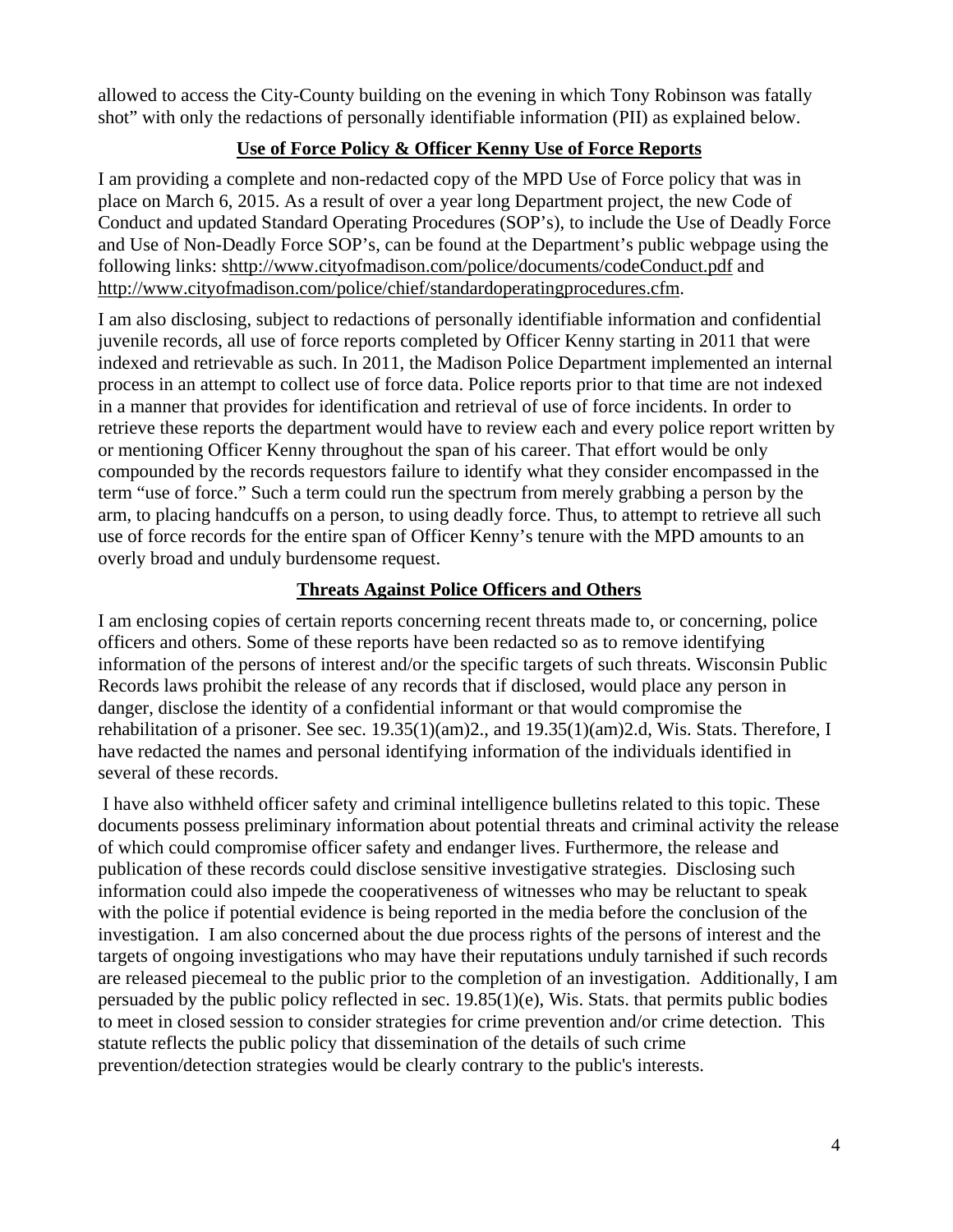#### **Reports Where Tony Robinson Is Named Therein**

I am disclosing all but one of the records involving Tony T. Robinson created since he became an adult, subject to the redactions or exclusions identified below. I would normally withhold one particular record where a family member reported that Mr. Robinson may have been suffering from a momentary personal crisis. That incident occurred several months before the shooting. Public disclosure of this record could potentially undermine the important public policy of encouraging friends and family members to contact police concerning persons experiencing similar personal crises. However, when balancing the public interests in disclosure versus nondisclosure of records, I am obligated to consider the degree to which the contents of the records are already public knowledge. The contents of these records have been shared with the public by the family's attorney. Several news media outlets have reported extensively on the events memorialized in our records. Therefore, although the MPD had initially intended to withhold these reports, the MPD no longer has any viable basis for doing so.

The photo line-up from MPD case number 2014-123360 has had the identities obscured of persons not involved in the robbery so as to protect their privacy and to avoid public confusion. The persons depicted in these photos were never suspects in the robbery.

I am withholding a second record which involves unproven accusations leveled against several individuals identified therein. The information collected regarding the allegations of that record may not be accurate and therefore might render an unfair and inaccurate portrayal of these individuals through release of this information. There is little or no public interest in knowing the identities of the persons who may have been mistakenly, falsely or inaccurately accused of committing crime(s). However, there is a very strong public interest in avoiding unwarranted intrusions into the legitimate privacy interests and expectations of members of the public. Furthermore, disclosing such information could inhibit the cooperativeness of witnesses who may be reluctant to speak with the police if such unproven accusations can later be the subject of public records or news media disclosures. There is no doubt that some persons would use such opportunities to harm other individuals by filing police reports and then publish these accounts either in print media or the internet. Therefore, dissemination of such serious and unproven allegations would result in witnesses who are reluctant to cooperate in the department's investigations and thus undermine society's interests in solving crimes.

Allegations such as contained in these records, even where charges are never brought, tend to forever follow the person and may unfairly tarnish their reputations and standing. Such accusations are often accorded more "weight" when they are the subject of a police report. Therefore, the release of such, as yet, unfounded and unproven accusations may lead to reduced reporting and reduced public cooperation in the conduct of such investigations. Furthermore, such releases may encourage some persons to file false accusations for reasons of personal gain or revenge.

#### **Investigation Of Officer Involved Shooting: Tony Robinson**

This matter is currently being investigated by the Wisconsin Department of Justice Division of Criminal Investigation (DCI). All MPD reports completed under this and the related cases of that evening have been forwarded to the DCI for use in their investigation. Therefore, I am withholding records under MPD case No. 2015-71913 in their entirety.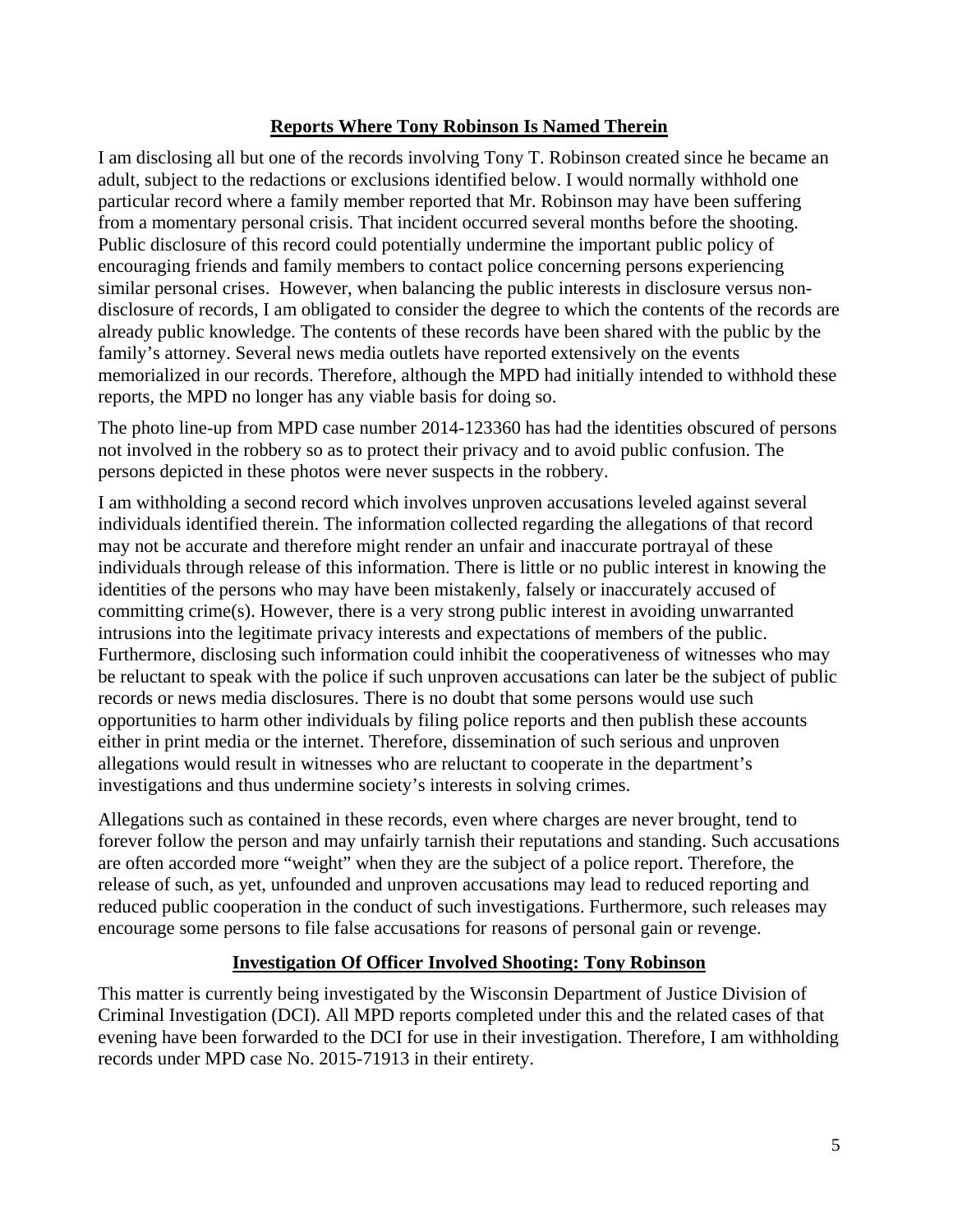**If you are interested in obtaining records of the investigation of this officer involved shooting you should submit your request to:** 

> **Mr. Kevin C. Potter Office of the Attorney General Wisconsin Department of Justice 17 West Main Street P.O. Box 7857 Madison, WI 53707-7857**

Likewise, the Madison Police Department does not possess and is not a custodian of some of the medical records generated or created on or about March 6, 2015 that relate to Officer Kenny. The MPD possesses some medical records related to Officer Kenny, however, as set forth above, they are confidential medical records not subject to public records requests or analysis under both state and federal laws. See. Wis. Stats. §146.82 and the federal Health Insurance Portability and Accountability Act of 1996 (HIPAA).

To the extent that MPD officers may have completed police reports or other records, those records are part and parcel of the DCI investigation. Wis. Stats. §19.36(10)(b) prohibits the release of records relating to "…the current investigation of a possible criminal offense or possible misconduct connected with employment by and employee prior to disposition of the investigation." The release of these records would negatively affect important public interests in several ways. The release of such records could interfere with the ability to complete this investigation accurately, fairly and timely. For example, the release of detailed information in an ongoing investigation may influence witnesses' ability to recall key events and in some cases, may result in once cooperative witnesses becoming uncooperative as their information is publicly reported upon. Additionally, preliminary information collected in an investigation may be inaccurate and the reputations of persons unfairly and inaccurately portrayed by the release of such preliminary information. Finally, we cannot properly ascertain the various public interests weighing in favor and weighing against release of investigative records until the investigation has been completed, the conclusions have been reached and the total body of these records has been established.

# **Investigation Of Officer Involved Shooting: Ronald Brandon**

I am releasing all of the reports regarding the officer involved shooting of Ronald A. Brandon with the following limitations and redactions. Due to the intricacies of posting audio/video files to our website, all audio/video records have been placed on compact disks. Copies are available by contacting me directly and paying the fees for reproduction of this media.

Requests for audio files of 911 calls regarding this incident may be made to the proper custodian of these records, the **Dane County Public Safety Communications Center**, at http://dane911.com/record\_request.aspx.

I am withholding the portion of the squad cam video which depicts the actual moment of the shooting. I am withholding photographs depicting the body of Ronald A. Brandon that are contained in MPD Case Number 2007-82098. In weighing the public interests at stake in disclosure of these records I find that the public interests in protecting the privacy of surviving family members outweighs any public interest in reviewing these items. Courts have repeatedly recognized this balancing of public interests under similar public records statutes, see *National Archives & Records Admin. V. Favish*, 541 U.S. 157 (2003); *Campus Communications, Inc. v. Earnhardt*, 821 So.2d 388 (Fla.  $5<sup>th</sup>$  DCA 2002). Furthermore, Wisconsin has enacted the Crime Victims Bill of Rights that mandates public officials respect and protect the rights of crime victims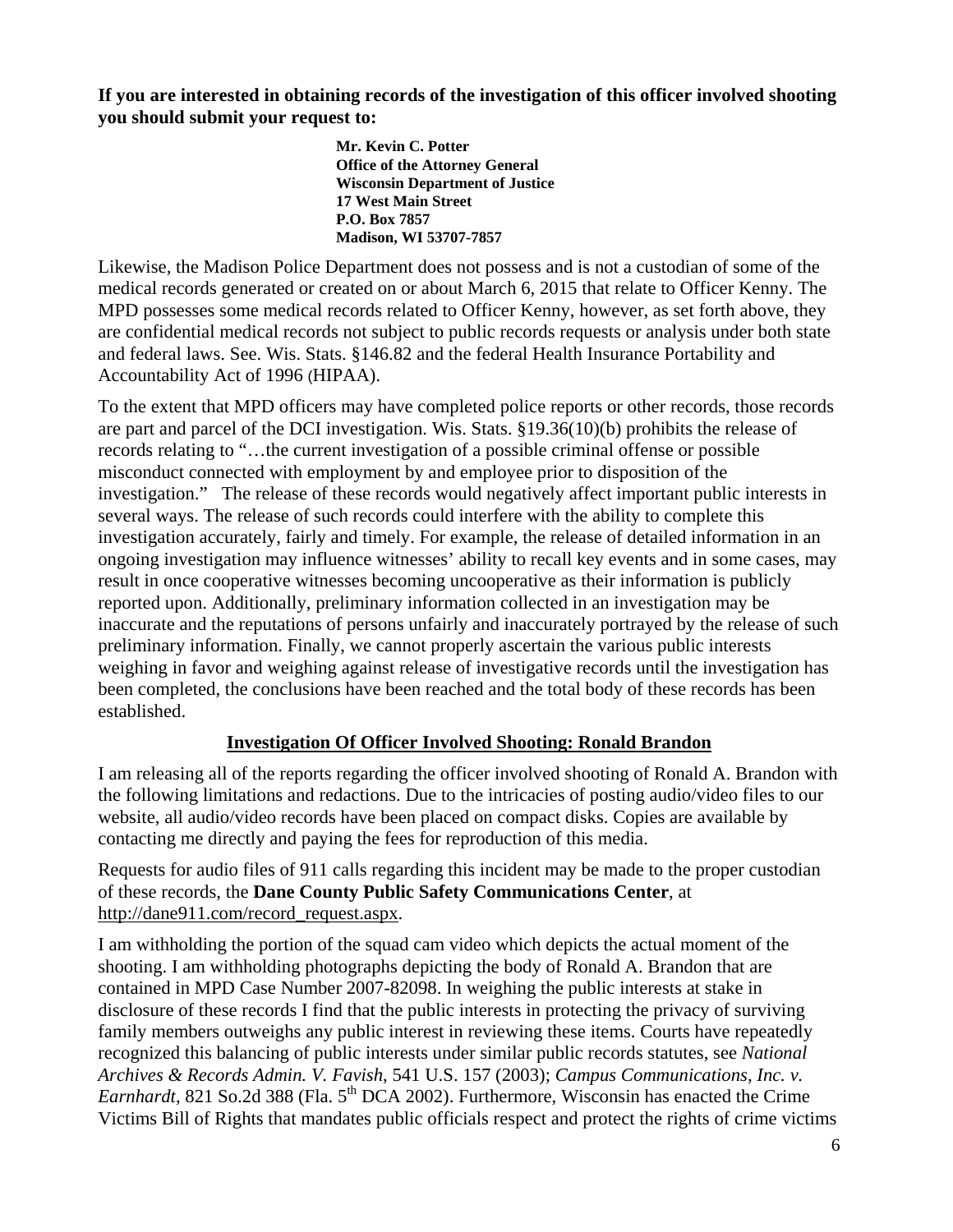and this Bill of Rights recognizes the societal policy of requiring that even government must respect the privacy and dignity of surviving family members even when there loss has been occasioned by an act that is of paramount public concern. Additionally, this balancing of public interests is recognized in sec. 69.20, Wis. Stats. as that statute prohibits public access to death certificate information identifying a decedent's cause of death and injuries.

I am withholding the Medical Examiner's report and certificate of death regarding Ronald A. Brandon. These documents were provided to the MPD as part of an investigative partnership with the Dane County Medical Examiner's Office with the understanding that the Medical Examiner's Office would be responsible for processing any public records requests for these materials. Additionally, if I were to make the redactions to these records as required by sections 69.18 and 69.20, Wisconsin Statutes, there would be little, if any, meaningful information left in the report to disclose. Reports concerning the autopsy of Ronald A. Brandon completed by the Madison Police Department have been redacted in accordance with State and Federal law referenced above.

#### **To the extent that you desire to review the Medical Examiner's records, you should direct your request to official custodian for those records:**

**Mr. Barry Irmen Director of Operation Dane County Medical Examiner's Office 115 W. Doty Street, Room 2144 Madison, WI 53703** 

I am also withholding detailed reports of the in-depth interviews of Ronald Brandon's ex-wife and family members. These persons were initially interviewed at the scene of Mr. Brandon's demise. Those initial statements are included in this release of records. However, despite the trying circumstances, the family members agreed to participate in more in-depth interviews with MPD detectives. These family members were quite frank and cooperative during these in-depth interviews and provided detailed and highly personal information. The purpose of the public records laws is to provide the public with the information it needs to oversee the operation of its public employees. The Public Records Laws are not intended as a license to invade the privacy of surviving family members. There is a very strong public interest in avoiding unwarranted intrusions into the legitimate privacy interests and expectations of members of the public. Furthermore, disclosing such information could inhibit the cooperativeness of other similarly situated family members in future contacts if such persons must fear that whatever personal information they share with law enforcement officers will be shared with the world. Additionally, such disclosure could harm the public interests of seeing persons who have medical and mental health issues receive effective treatment if those close to them are afraid to bring their knowledge and observations to the attention of the proper authorities.

#### **Vague, Overly Broad and Unduly Burdensome Records Requests**

I am denying the various records requests that seek copies of every record "regarding", "relating to" or "pertaining to" Police Officer Kenny. These are problematic terms to employ in a public records request. Under the Public Records Laws the City is obligated to construe requests very broadly in favor of releasing all records relevant to the request. A record regards, relates or pertains to Police Officer Kenny if it merely mentions his name or affects his personal interests. For example, the collective bargaining agreements between the City and the Madison Professional Police Officers Association regard, relate or pertain to Police Officer Kenny. His pay stubs, payroll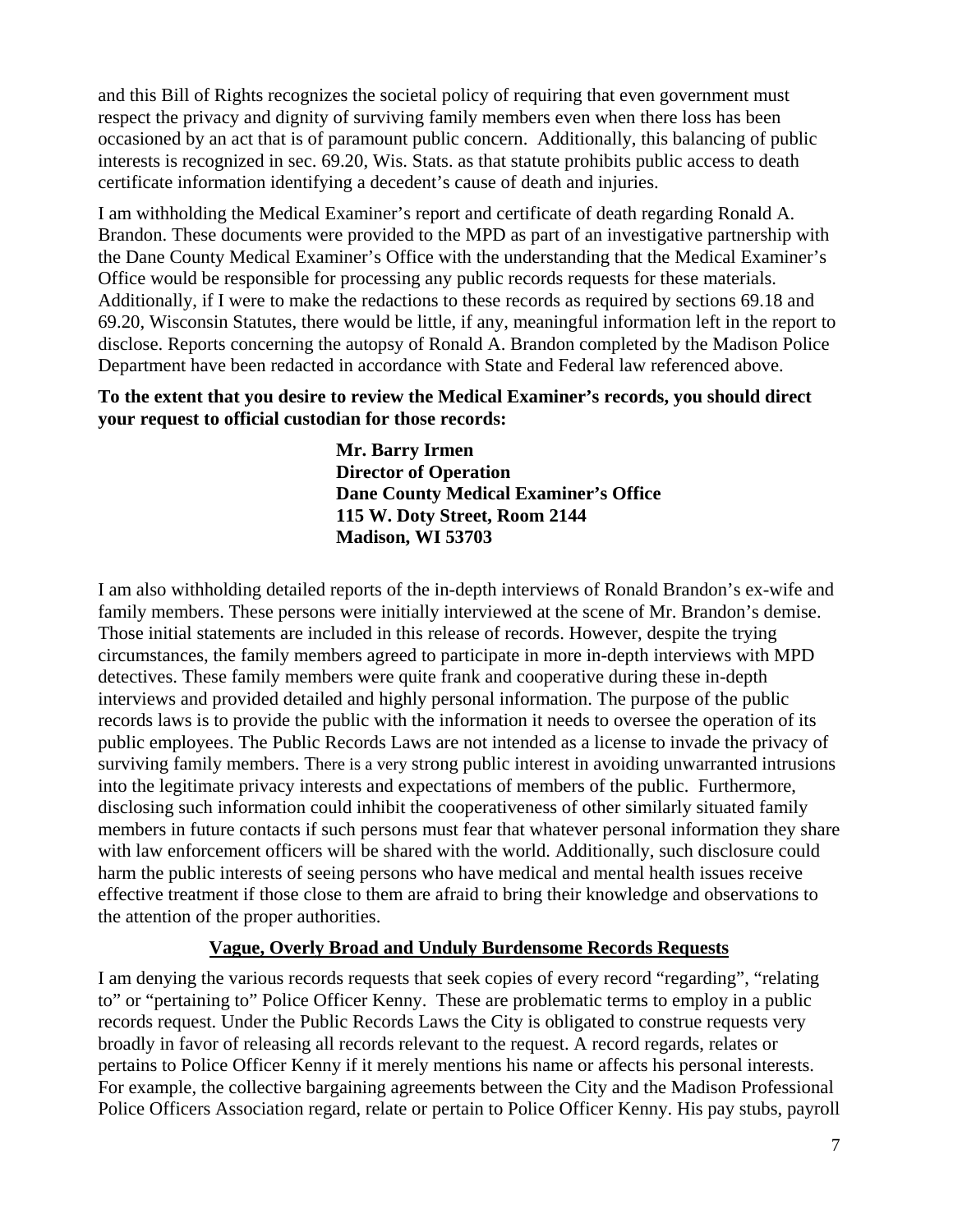deductions, leave requests, work schedules, medical records, squad car inspections forms, every police report he wrote or has been mentioned in would also be encompassed by these broad terms. Indeed, the Madison Police Department budgets regard, relate or pertain to this officer in so much as such budgets affect the resources available to members of the department. Thus, processing such requests would be a monumental undertaking with no discernible stopping point.

These requests are also problematic as to the large number of persons, communications and records that they encompass. Multiple City officers, public bodies and departments may hold records that regard, relate or pertain to this officer. Therefore, these requests, by their very terms, would require us to examine every email, memorandum, meeting notice, meeting agenda, meeting minutes, notes or files in the possession of these individuals, citizen committees and departments to determine whether they possess any responsive records. Indeed, some records are not even indexed in a manner that we can retrieve them as per the stated request. For example, one requester seeks "…all records pertaining to any court cases regarding Matt Kenny." Presumably, the requester is seeking cases that arise from Officer Kenny's employment with MPD and not any private litigation between Officer Kenny and others. But does that request seek records where charges were brought but settled short of trial or only those cases that went to trial? Is the request for cases where Officer Kenny was the arresting officer or any where he was merely named or mentioned in the reports? Does the request involve civil litigation, such as may arise between parties to a car accident that may have been investigated by Officer Kenny? Even if the request is restricted to only those criminal cases initiated by Officer Kenny, the fundamental problem with such a request is that the MPD does not track which cases end up in court action and which do not.

Additionally, these particular requests each lack any definite time**-**period as to which records are sought from. It is not my responsibility to speculate as to the time-period that the requesters are interested in obtaining records from. "A request for a record without reasonable limitation as to subject matter or length of time does not constitute a sufficient request...A request can be denied if it is too burdensome and the requester could have limited the request but failed to do so. Section 19.35(1)(h), Stats.; *Schopper v. Gehring*, 210 Wis.2d 208, 565 N.W.2d 187 (Ct. App. 1997)." Understanding the Wisconsin Public Records an Open Meetings Laws, State Bar of Wisconsin, December 1999. See also, *State ex rel. Gehl v. Connors*, 2006 WI App 2455.

I'm certain that the broad terms of these "regarding", "relating" or "pertaining to" requests would result in the collection of untold numbers of documents totally unrelated to any area of public interest. Processing such a broad and burdensome request would be inconsistent with the conduct of government business. Therefore, we are denying these requests for records that regard, relate to or pertain to Police Officer Kenny.

#### **Confidential Juvenile Records**

I am redacting the names and identifying information related to juveniles subject to court jurisdiction under either Chapter 48 or Chapter 938 of the Wisconsin Statutes. Furthermore, I am completely withholding any record of that is purely a juvenile matter under the Wisconsin Statutes in accordance with sections 48.396 and 938.396, Wisconsin Statutes. Such records are confidential and are not subject to public records requests or public inspection. One of those records involves an incident where Officer Kenny deployed but did not fire a Taser (MPD Case #2011-116864).

Those persons with section 48.396(1) or 938.396(1)(b)1., Wis. Stats. rights should contact me directly.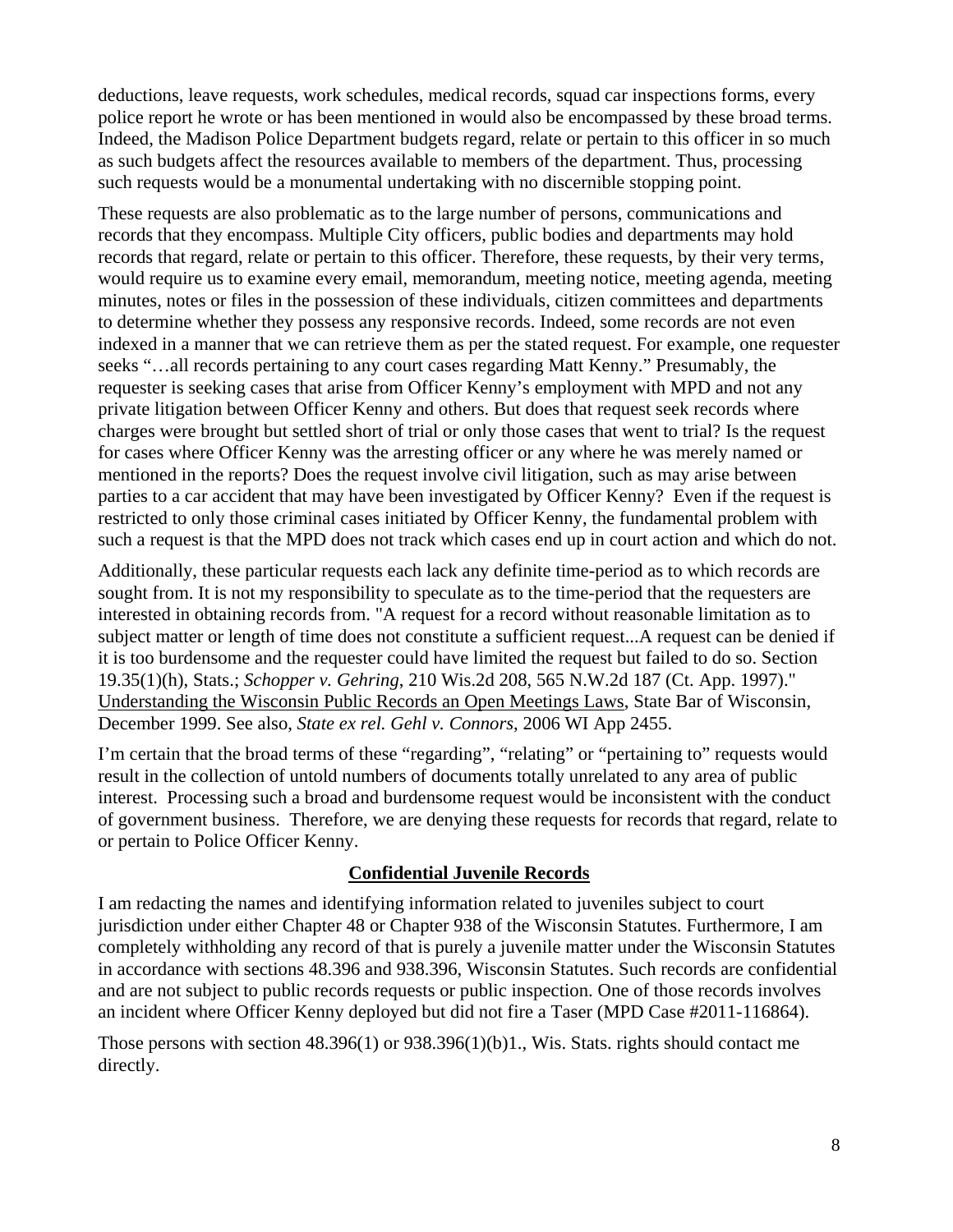#### **Personally Identifiable Information**

I have also redacted specific personally identifiable information (PII) from all of these records. This personally identifiable information is composed of dates of birth, addresses, driver's license and social security numbers and private phone numbers of victims and witnesses. Release of this information would facilitate identity theft crimes. Additionally, victims and witnesses may be reluctant to report what they know to the police if they have to fear that this personal and sensitive information is subject to release upon a public records request. Thus, the release of this information would be contrary to the well-established public interests in crime prevention and reduction.

Various provisions of the Wisconsin Statutes compel the redaction of PII. Wis. Stats. §19.36(12) prohibits the release of PII of public contractor employees and Wis. Stats. 19.36(10) prohibits the release of public employees' PII. The public interests in protecting the PII of members of the general public is as strong or stronger than the public interests reflected in the statutes protecting public contractor employee's and public employee's PII. Therefore, where statutes protect public employee's and public contractor's PII from disclosure, it would be illogical to grant unfettered access to the PII of members of the general public.

Furthermore, Wis. Stats. §§ 15.04, 16.61, 19.65, 19.67, 19.68, 19.69, 19.77, 19.80, 45.81, 46.283, 46.284. 46.2895, 66.0903(10), 77.61, 85.61, 100.54, 103.49, 115.297, 118.125, 134.405, 196.23, 441.50, 450.145, 604.04(8), 610(6), 756.04, 949.04, and 949.36 each place explicit restrictions on the collection, archiving and sharing of PII. Collectively these statutes reflect the public policy that PII is extremely sensitive information. PII can be collected only when there is a bona fide business purpose for its collection; it must be securely archived and it shall be treated confidentially.

#### **Records Protected By The Driver's Privacy Protection Act**

I have redacted all information that was obtained through queries of the Wisconsin Department of Transportation driver's records database. I have made such redactions consistent with, and as mandated by, the federal Driver's Privacy Protection Act (DPPA), 18 USC §2721-2725. The DPPA defines the redacted information as "personal information" or "highly restricted personal information" which may only be released under enumerated conditions set forth under 18 USC §2721(b). None of those conditions are present with regards to these public records request. Therefore, it would be a violation of federal law to release such information.

#### **Medical/Mental Health Information**

I have also denied access to sensitive medical/mental health information contained in these records because of a recognized societal interest in protecting the confidentiality of such information. It is in the public's best interests that persons with medical, mental health and substance abuse issues seek appropriate treatment for those conditions. That interest would be undermined if such persons or their friends/family had to be concerned that seeking such treatment would make their information public knowledge. Indeed, sec. 146.50, Wis. Stats., provides that fire department records made by EMT's or first responders who administer emergency care or whom transport sick, disabled or injured persons constitute confidential patient health care records. Such records cannot be released without the informed consent of the patient or a person authorized by the patient. Although some of the redacted information did not come from confidential medical records, the disclosure of the redacted information would clearly disclose confidential and highly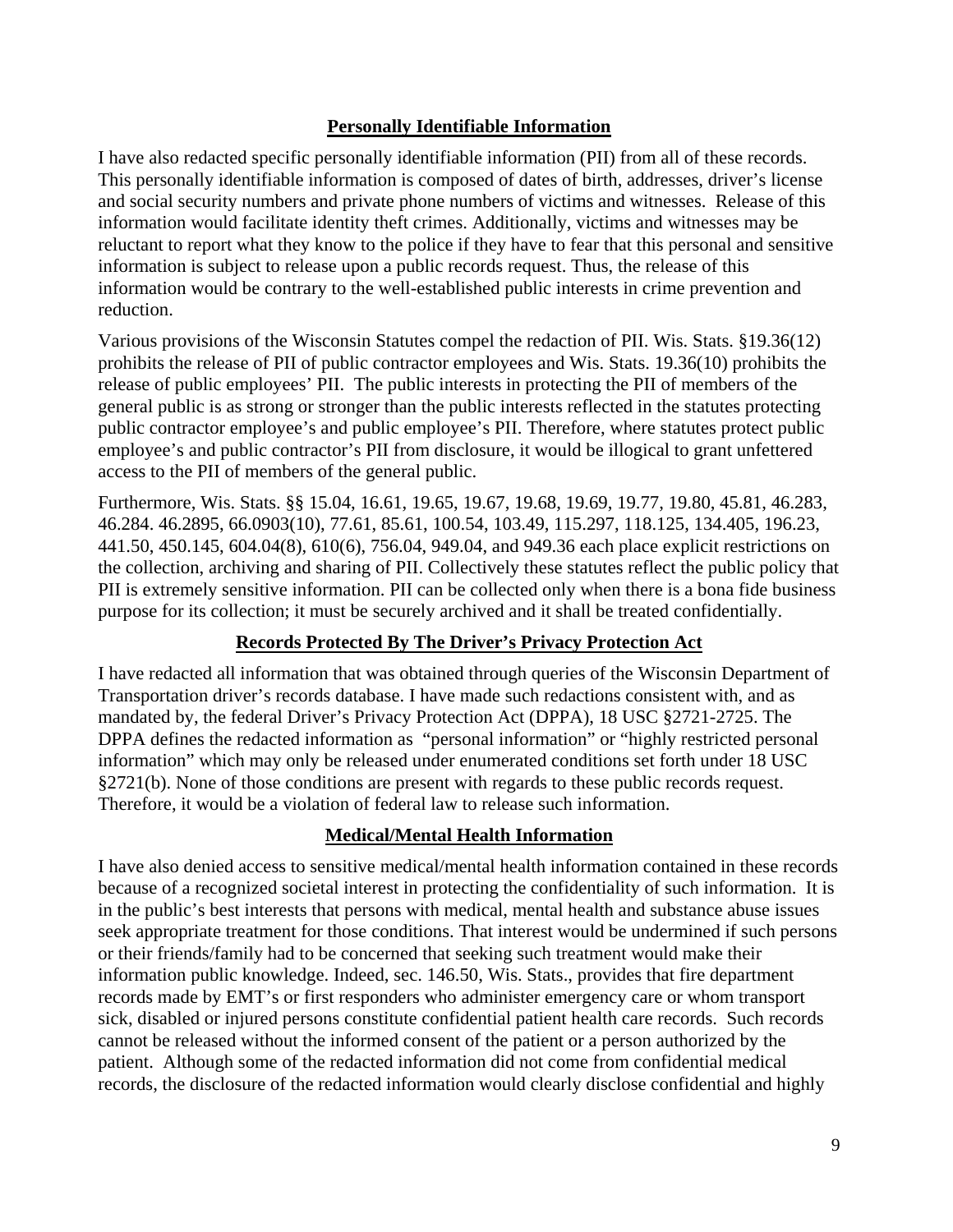personal medical information. Wisconsin Statutes and federal law contain numerous provisions that declare medical, mental health and substance abuse records to be confidential.

#### **Investigative Techniques/Crime Fighting & Detection Strategies**

The release and publication of some of the redacted material could disclose sensitive investigative techniques and strategies. Such disclosure and common knowledge of these techniques and strategies would undermine their effectiveness. Additionally, disclosing such information could impede the cooperativeness of witnesses who may be reluctant to speak with the police if they are aware of these sensitive techniques and strategies. The protection of such crime fighting techniques and strategies forms the foundation of the well-recognized exception to the Open Meetings Laws that permits public bodies to meet in closed sessions to discuss strategies for crime prevention and detection. Such sensitive crime fighting techniques and strategies must be kept confidential at this time in order to protect the public interests in conducting effective law enforcement investigations. It is counter to the public interests to compromise sensitive law enforcement techniques and strategies through public dissemination as doing so would impermissibly compromise the safety of law enforcement officers and the public should these tactics and strategies become public knowledge.

# **Police Officer Family Information**

I have redacted the names, any phone numbers and employment information concerning the spouses/partners and family members of police officers. I have done so since §19.35(1)(am)2.a., Wisconsin Statutes, prohibits me from releasing any record that would endanger the life or safety of any person. Unfortunately, there have been persons who have acted out violently against the families of police officers simply because of their relationship to a police officer.

#### **Redactions Respecting Victim's Rights**

 "The Wisconsin Constitution, art. I, § 9m, states that victims should be treated with "fairness, dignity, and respect for their privacy." Wisconsin Public Records Compliance Outline, Wisconsin Department of Justice (August 2008). The Wisconsin Statutes recognize that this constitutional right must be honored vigorously by law enforcement agencies. Victims include both persons against whom crimes have been committed and a deceased victim's family members. Wis. Stat. §§ 950.01 and 950.02(4)(a). The Wisconsin Supreme Court, speaking of both Wis. Const. Art. I, § 9, and related statutes concerning the rights of crime victims, has instructed that justice requires that all who are engaged in the prosecution of crimes make every effort to minimize further suffering by crime victims." *Schilling v. Crime Victim Rights Bd.,* 2005 WI 17, ~ 26, 278 Wis. 2d 216, ~ 26,692 N.W.2d 623, ~ 26.

Similarly, federal courts, including the United States Supreme Court, recognize that family members of a deceased person have personal rights of privacy-in addition to those of the deceasedunder both traditional common law and federal statutory law. "Family members have a personal stake in honoring and mourning their dead and objecting to unwarranted public exploitation that, by intruding upon their own grief, tends to degrade the rites and respect they seek to accord to the deceased person who was once their own." *National Archives And Records Admin. V. Favish,* 541 U.S. 157, 168 (2004). I have been mindful of, and sensitive to, the interests of both the families of Tony T. Robinson and Ronald Brandon when reviewing and redacting these reports and have attempted to respectfully balance those interests against society's interest in overseeing the